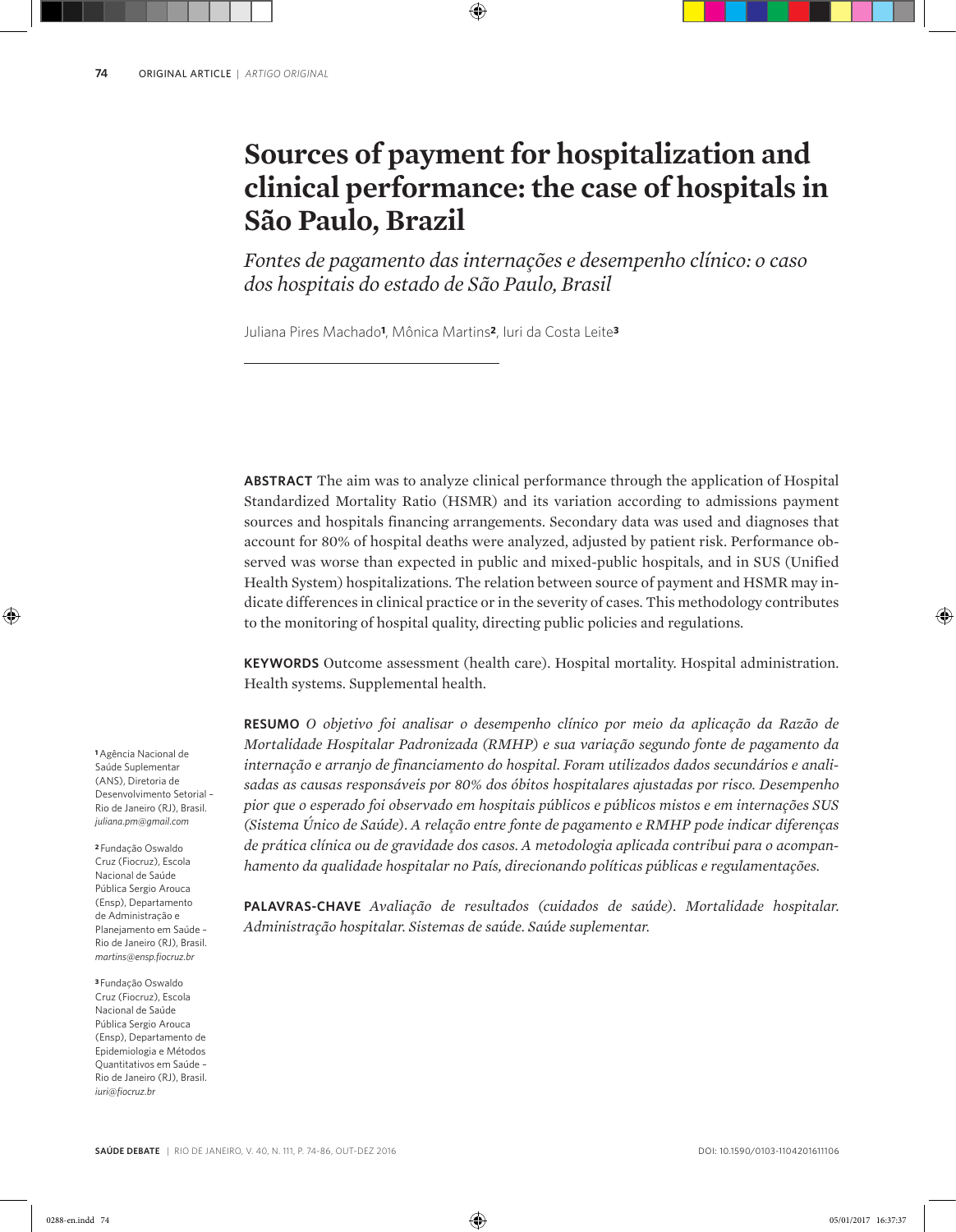### **Introduction**

Performance assessment of health systems and services has been used to guide decision-making aiming at the implementation of changes and improvements in the different dimensions that compose this concept. In this area, methodologies are necessary to achieve reliable data analysis and therefore guarantee spending transparency, regulate care delivery, control care costs, deliver effective, safe, adequate, and equitable care, and also reduce variations in clinical practice (CHASSIN *et al*., 2010; FUNG *et al.*, 2010; MULLEY, 2009). This is a demand in the agenda of various players, including financing agents, providers, professionals, and patients.

In the sphere of hospital care, studies have been demonstrating meaningful variations in clinical performance associated with the public or private nature of hospitals and whether they are not-for-profit or for-profit, with advantages for the latters (BRAND *et al.*, 2012; FUNG *et al*., 2010; DEVEREAUX *et al*., 2002). Disparities between these types of hospitals may occur due to differences related to the organization's resources, the spectrum of available strategies, and the relationship with the external context, especially regarding dependency on governmental or private health insurance financing (MEDICI, 2011; LA FORGIA; COUTTOLENC, 2009). In Brazil, the possible combinations between sources of admission payment adopted by hospitals (Unified Health System – SUS, health insurance plans, and/or private-pay), named 'financing arrangement', are characterized as a structural element that may affect care outcomes (MACHADO, 2014).

Hospital mortality, a traditional indicator used to measure care outcomes, is often described in performance variations analyses, in the scientific literature and reports from international agencies (BRAND *et al*., 2013; SHAHIAN *et al.*, 2012; CAMPBELL *et al.,* 2012). Despite the advantage of being a unique event and mandatorily registered, adding accuracy to its use, and ideally capturing the complexity of the whole care process, the relationship between mortality and quality of care are not entirely comprehended, exempt from measure errors, and applicable to many diagnoses (SHAHIAN *et al.,* 2012; CIHI, 2007). In this context, there are important methodological issues whose definition are necessary to broaden the reliability of the analyses, such as: definition of sample population, cases to be selected, risk-adjustments necessary to have a fair comparison between hospitals, and ways of interpreting variations observed between them (BRAND *et al*., 2013).

In this debate, among the methodologies proposed for the analysis of hospital mortality as an indirect measure of the quality of care (FUNG *et al.,* 2010), the one developed by Jarman (JARMAN *et al.,* 1999; JARMAN *et al.,* 2010), based on the Hospital Standardized Mortality Ratio (HSMR) was outstanding and has been included in monitoring systems of several countries (SHAHIAN *et al*., 2012). Jarman's proposal, when analyzing the diagnoses responsible for 80% of hospital deaths, considered a 'global' methodology, presents the advantage of using a unique and generic measure, as the standardized general mortality coefficient. Furthermore, this approach enables the assessment of a larger amount of providers, comprising hospitals with varied case profiles.

Therefore, considering the international importance given to Jarman's approach, this study aimed to analyze clinical performance by means of the application of Hospital Standardized Mortality Ratio (HSMR) and its variation according to admission source of payment and hospital financing arrangement.

# **Methods**

#### **Design**

It is a transversal, exploratory study, based on secondary administrative data available at Brazilian data systems. Considering the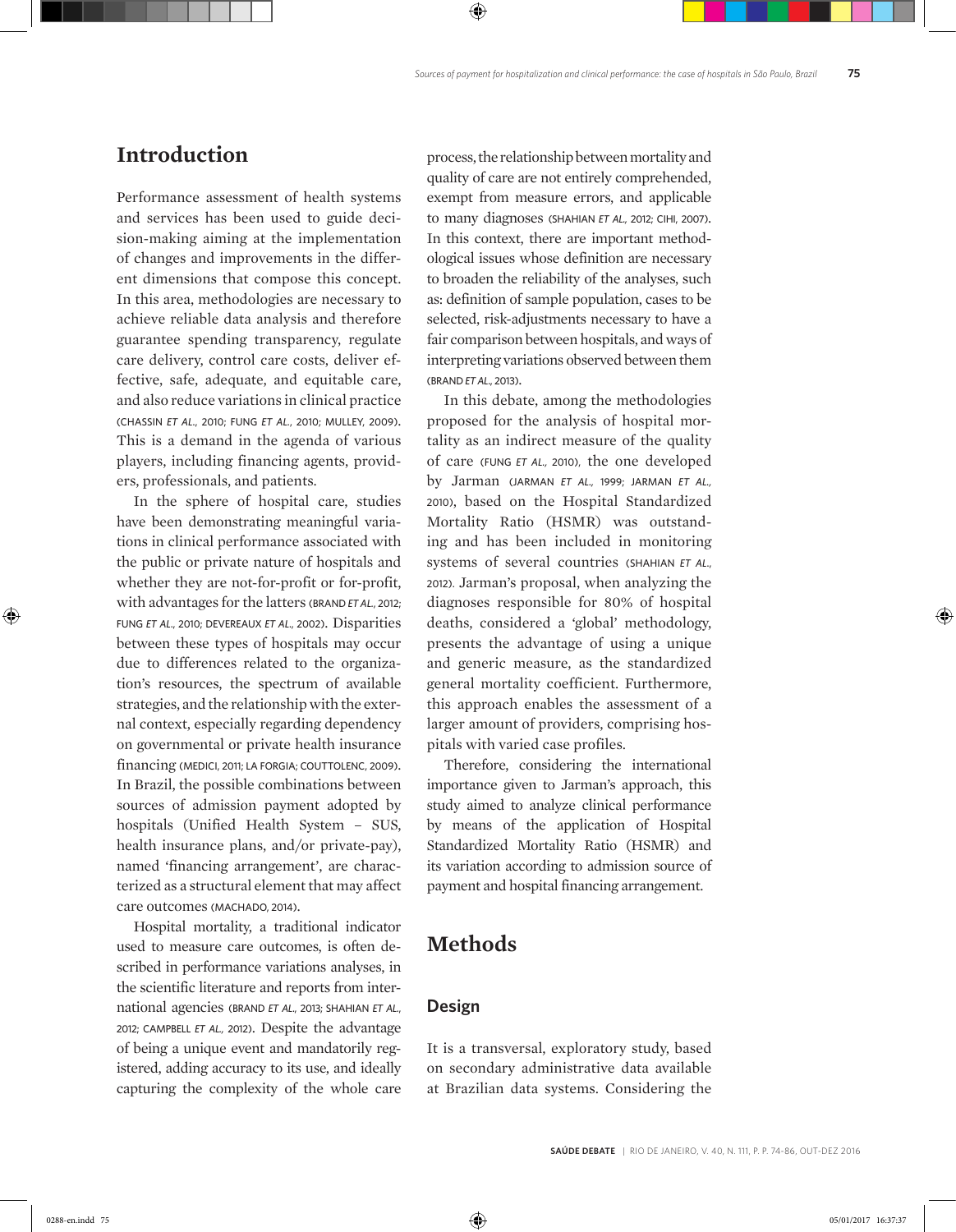accumulated knowledge on the quality of data, this study is circumscribed to the state of São Paulo, in the period between 2008 and 2010. An adaptation of the methodology proposed by Jarman (JARMAN *et al.*, 1999; JARMAN *et al.*, 2010) was carried out, having HSMR as an indicator of hospital clinical performance.

### **Setting**

The analysis comprised 426 general hospitals, selected for presenting at least 1,095 acute admissions, with length of stay in hospital up to 30 days, of adults aged between 18 and 99 years, between 2008 and 2010, with at least one death in the period. Only admissions whose end was discharge or death were included (excluded were continuities, transfers, and administrative discharge). The selection criteria adopted aimed at the exclusion of hospitals with low volume of admissions in the study period, because not only have studies demonstrated that hospitals with higher admissions volume tend to present better results regarding the care delivered (LUFT, 1990), but also hospitals with a small number of admissions might distort the estimates obtained. By restricting the period of hospitalization, the objective was to exclude the cases of long length of stay, because it jeopardizes the causal validity between process and outcome of care (DONABEDIAN, 2002), when the measure of quality used is intra-hospital mortality.

From the total of 5,784,280 admissions, those with primary diagnosis referring to non-specific groups of causes were excluded, i.e., those in which the first digit of the International Classification of Diseases (ICD-10) was R, T, V, X, Y or Z. Admissions for other causes were selected, including only the causes responsible for 80% of hospital deaths, based on ICD-10 with three digits. The remaining 2,001,522 admissions were grouped in 71 distinct diagnoses codes, in steps developed according to the methodology proposed by Jarman (JARMAN *et al.*, 1999; JARMAN *et al.*, 2010).

### **Data sources**

This study has used open access data on hospitals from the databases of the National Register of Health Institutions (NRHI) (Cadastro Nacional de Estabelecimentos de Saúde – CNES). Data on private admissions were extracted from the Hospital Admission Register (HAR) (Comunicação de Internação Hospitalar – CIH) and data on public admissions were extracted from the Hospital Data System (HDS) (Sistema de Informações Hospitalares – SIH).

#### **Data analyses**

The analyses used the volume of admissions by sources of payment to classify hospitals according to the financing arrangement. Hospitals were categorized according to the combination of volume of admissions by source of payment – public (financed by SUS or philanthropy) and private (financed by private or public health insurance, or private-pay) – in five categories: (1) public (no private admissions); (2) mixed-public (up to 25% of private admissions); (3) mixed (25% to 75% of private admissions); (4) privatemixed (75% to 99% of private admissions); (5) private (100% of private admissions).

To measure clinical performance, the study used the HSMR, a dependent variable calculated by means of the division between the number of deaths observed and expected (Ratio O/E), and multiplying this result by 100. The number of deaths observed was calculated in function of patients' risk factor. In the cases when HSMR was below 100, performance was considered better than expected; when equal to 100, performance was equal to expected; and above 100, hospital performance was lower than expected.

Based on the multiple logistic regression (death: yes/no), several risk-adjusted models were used to calculate the expected amount of deaths, adopting the one with better discriminatory capacity having C-statistics as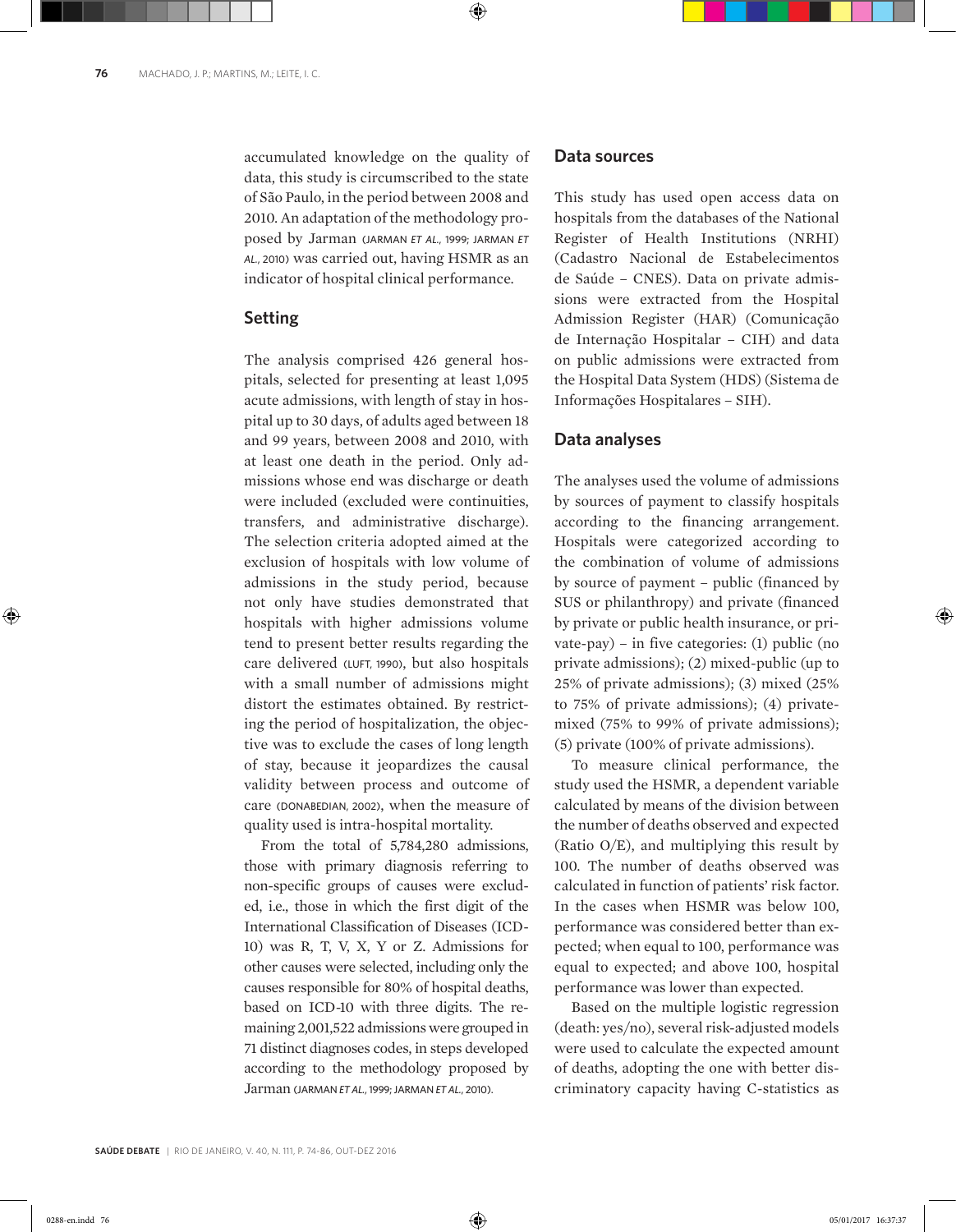base (AYLIN; BOTTLE; MAJEED, 2007). This measure indicates the probability of death risk in a randomly selected patient who died, compared to the probability of death risk in a randomly selected patient who survived. Values under 0.7 indicate poor discrimination; between 0.7 and 0.8 reasonable discrimination; and above 0.8 good discrimination.

The base model, the first to be tested, comprised the variables gender (male or female) and age (in years), which was classified in six categories: 18-49, 50-59, 60-69, 70-79, 80-89, and 90-99. Then, step by step, the variables related to patient risk were included. In model 2, the primary diagnosis with three digits was included (three digits codes according to the International Classification of Diseases – 10th edition – ICD-10); in model 3, there was the inclusion of the Charlson comorbidity index (CI) score (SHARABIANI; AYLIN; BOTTLE, 2012; QUAN *et al*., 2005), that was created based on the secondary diagnosis data, classified in three categories: 0, 1, and  $\geq$  2; in model 4, there was the inclusion of the occurrence of other morbidity not included in the CI; and in model 5, there was the inclusion of the length of stay (in days) classified in seven categories: 1, 2-5, 6-10, 11-15, 16-20, 21-25, 26-30. Thus, the latter, adopted as final model, was composed of the following variables: gender, age group, primary diagnosis, CI score, occurrence of other morbidity not included in the CI, and length of stay. These variables were selected based on the literature on the theme (CAMPBELL *et al.*, 2012; SHARABIANI; AYLIN; BOTTLE, 2012; AYLIN; BOTTLE; MAJEED, 2007) and their availability in the databases used in the study. Among those widely used in similar studies, only the type of admission (emergency/elective) could not be used for not being available at HAR.

The analyses were carried out by using the

Statistical Package for the Social Sciences (SPSS).

The study was approved by the Research Ethics Committee of Sergio Arouca National School of Public Health/Oswaldo Cruz Foundation (Ensp/Fiocruz) (Certificate of Submission for Ethics Report nr 02234312.3.0000.5240; Report number 78617, of August 23rd, 2012).

### **Results**

The 426 hospitals in the state of São Paulo that had their performance assessed registered 2,001,522 admissions for the selected causes in the study period. The majority were small size, situated in the inland and private not-for-profit hospitals. Approximately 25% presented public financing arrangement, 22% private, 26% mixed-public, 23% mixed, and 3% mixedprivate (table 1). Approximately 29% of admissions were of younger patients, until 49 years old, and the less expressive population segment was composed of elderly of 90 years or older. Only 4% presented comorbidities classified by CI, but 18% presented other comorbidity not included in the composition of this index. Almost 50% presented length of stay between 2 and 5 days. The three major motives for admission were concentrated on the following primary diagnosis: pneumonia – J18 (10%), heart failure – I50 (8%), and Cholelithiasis – K80 (7%). The majority of admissions were for clinical treatment (77%), and the use of intensive care unit (ICU) was only 8%. Concerning the admission payment, 69% corresponded to SUS, 28% to health insurance plans, and only 3% were private-pay *(table 1).*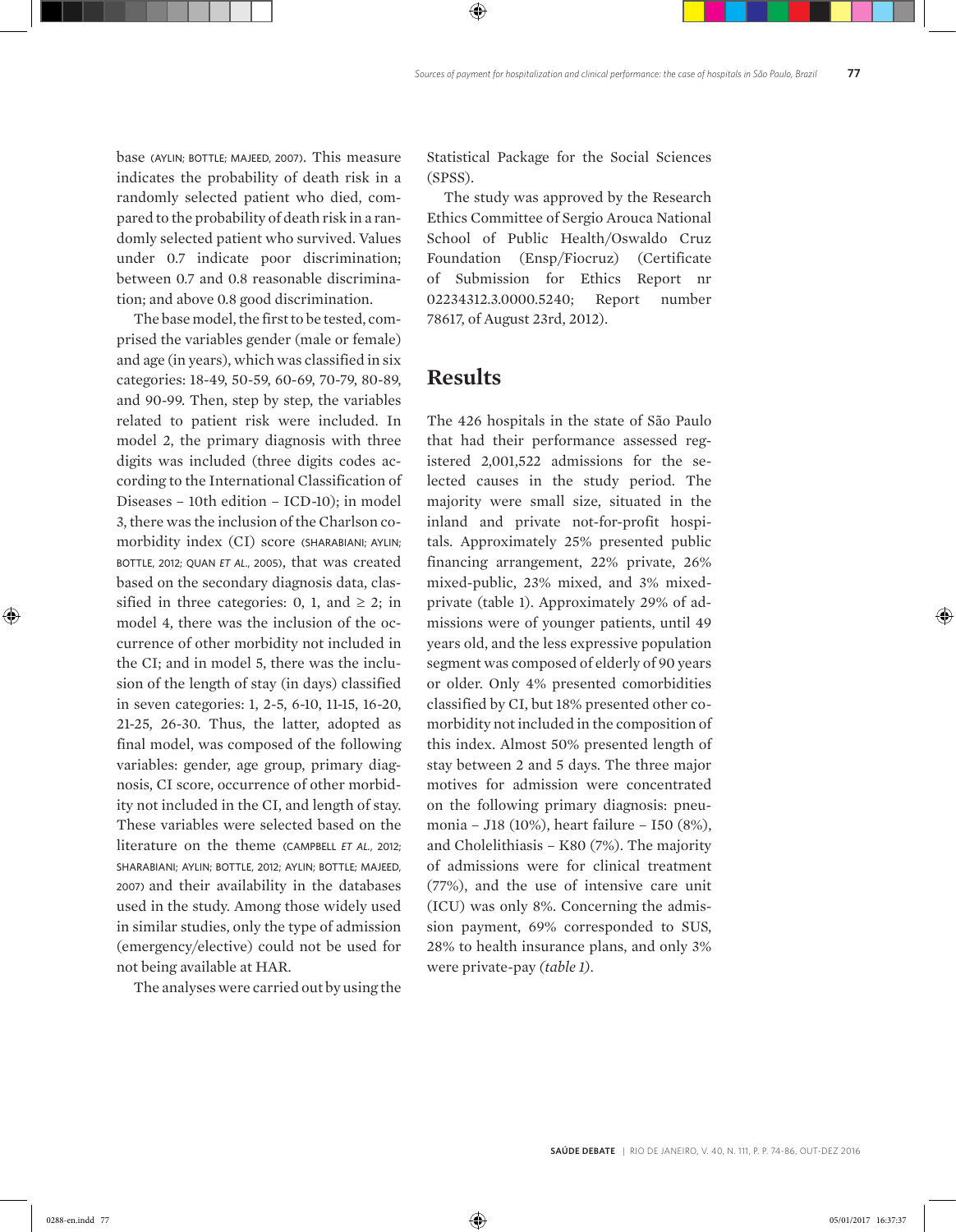Table 1. Characteristics of hospitals and admissions – São Paulo, 2008 to 2010

| <b>Characteristics of Hospitals</b>                    | (N)       | (% )       |
|--------------------------------------------------------|-----------|------------|
| Total                                                  | 426       | 100,0      |
| <b>Size</b>                                            |           |            |
| 1-99 beds                                              | 183       | 43,0       |
| 100-199 beds                                           | 137       | 32,2       |
| 200-299 beds                                           | 77        | 18,1       |
| 300-399 beds                                           | 15        | 3,5<br>1,2 |
| 400-499 beds                                           | 5         |            |
| 500 beds or more                                       | 9         | 2,1        |
| <b>Financing Arrangement</b>                           |           |            |
| Public (0% private)                                    | 108       | 25,4       |
| Mixed-Public (from 0.1 to 25% of private admissions)   | 112       | 26,3       |
| Mixed (from 25.1 to 75% of private admissions)         | 99        | 23,2       |
| Mixed-Private (from 75.1 to 99% of private admissions) | 13        | 3,1        |
| Private (100% of private admissions)                   | 94        | 22,1       |
| Municipality                                           |           |            |
| Capital                                                | 77        | 18,1       |
| Interior                                               | 349       | 81,9       |
| Total                                                  | 426       | 100,0      |
| <b>Legal Nature</b>                                    |           |            |
| Public                                                 | 106       | 24,9       |
| Private not-for-profit                                 | 230       | 54,0       |
| Private for-profit                                     | 90        | 21,1       |
| <b>Characteristics of Admissions</b>                   | (N)       | (% )       |
| Total                                                  | 2.001.522 | 100,0      |
| Gender                                                 |           |            |
| Male                                                   | 983.517   | 49,1       |
| Female                                                 | 1.018.005 | 50,9       |
| Age (in years)                                         |           |            |
| $18 - 49$                                              | 580.121   | 29,0       |
| 50-59                                                  | 350.537   | 17,5       |
| 60-69                                                  | 373.954   | 18,7       |
| 70-79                                                  | 384.054   | 19,2       |
| 80-89                                                  | 256.450   | 12,8       |
| 90-99                                                  | 56.406    | 2,8        |
| Charlson Index (CI) - score                            |           |            |
| $\circlearrowright$                                    | 1.919.632 | 95,9       |
| 1                                                      | 54.247    | 2,7        |
| $\geq$ 2                                               | 27.643    | 1,4        |
| Presence of comorbidity besides those included in CI   |           |            |
| No                                                     | 1.638.977 | 81,9       |
| Yes                                                    | 362.545   | 18,1       |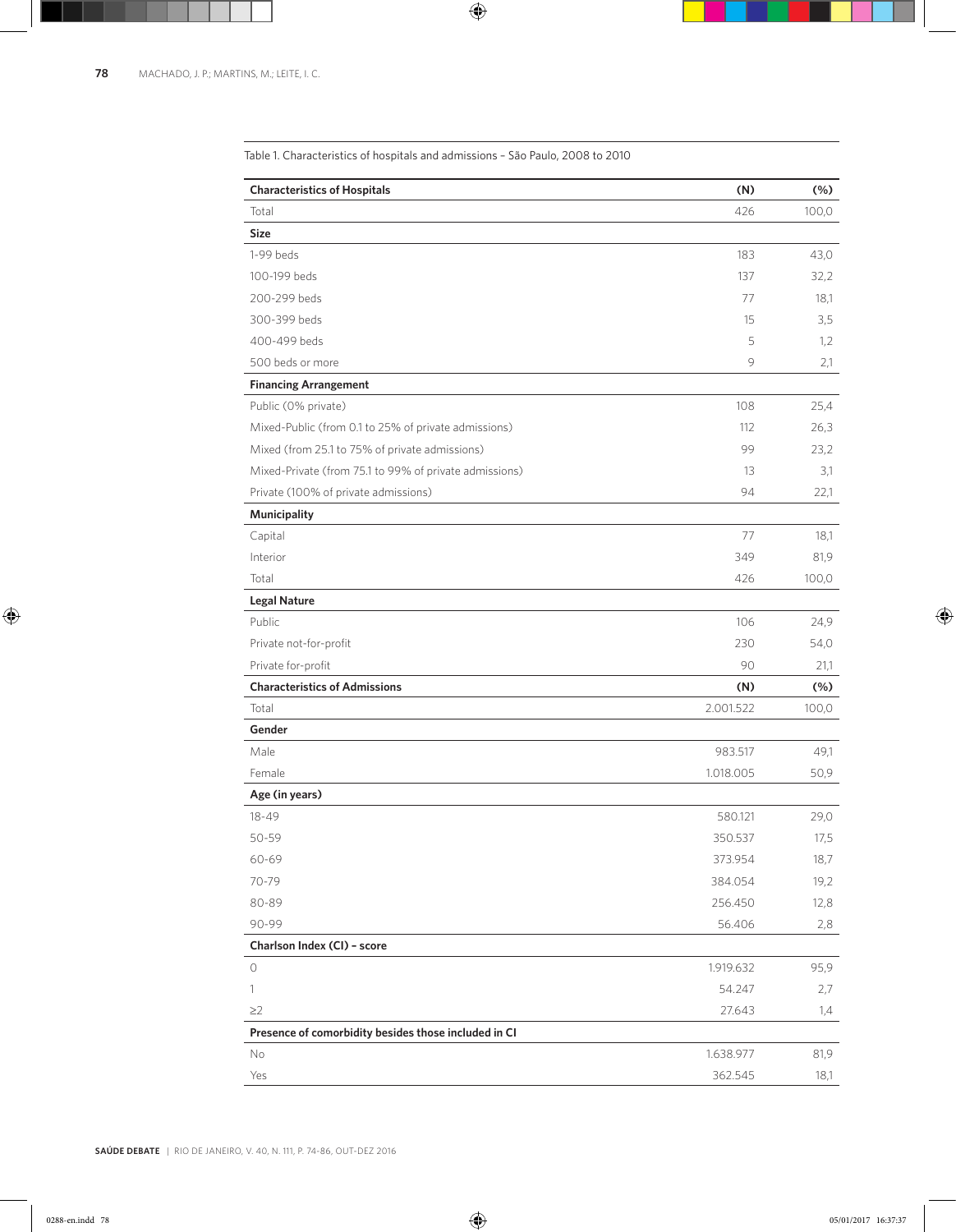Table 1. (cont.)

| Length of Stay (in days)                                 |           |      |
|----------------------------------------------------------|-----------|------|
| 1                                                        | 359.830   | 18,0 |
| $2 - 5$                                                  | 974.744   | 48,7 |
| $6 - 10$                                                 | 400.189   | 20,0 |
| $11 - 15$                                                | 145.826   | 7,3  |
| $16 - 20$                                                | 64.944    | 3,2  |
| $21 - 25$                                                | 35.083    | 1,8  |
| $26 - 30$                                                | 20.906    | 1,0  |
| <b>Primary Diagnosis</b>                                 |           |      |
| J18 - Pneumonia from non-specified organism              | 205.490   | 10,3 |
| 150 - Heart Failure                                      | 155.901   | 7,8  |
| K80 - Cholelithiasis                                     | 140.751   | 7,0  |
| 120 - Angina Pectoris                                    | 92.065    | 4,6  |
| K81 - Cholecystitis                                      | 88.082    | 4,4  |
| N39 - Other disorders of urinary system                  | 85.677    | 4,3  |
| 164 - Stroke, not specified as haemorrhage or infarction | 80.153    | 4,0  |
| I10 - Essential (primary) hipertension                   | 68.947    | 3,4  |
| 121 - Acute myocardial infarction                        | 58.867    | 2,9  |
| S72 - Fracture of femur                                  | 58.848    | 2,9  |
| Other                                                    | 966.741   | 48,3 |
| Use of ICU                                               |           |      |
| Yes                                                      | 166.279   | 8,3  |
| No                                                       | 1.835.243 | 91,7 |
| <b>Type of Procedure</b>                                 |           |      |
| Clinical                                                 | 1.532.611 | 76,6 |
| Surgical                                                 | 468.911   | 23,4 |
| <b>Financing Arrangement</b>                             |           |      |
| Public (0% private)                                      | 559.227   | 27,9 |
| Mixed-Public (from 0.1 to 25% of private admissions)     | 476.313   | 23,8 |
| Mixed (from 25.1 to 75% of private admissions)           | 545.070   | 27,2 |
| Mixed-Private (de 75,1 a 99% of private admissions)      | 75.218    | 3,8  |
| Private (100% of private admissions)                     | 345.694   | 17,3 |
| <b>Source of Payment at Admission</b>                    |           |      |
| SUS                                                      | 1.381.569 | 69,0 |
| Health Insurance Plan                                    | 565.095   | 28,2 |
| Private-pay                                              | 54.858    | 2,7  |
| Outcome of care                                          |           |      |
| Discharge                                                | 1.770.871 | 88,5 |
| Obit                                                     | 230.651   | 11,5 |

Source: Cadastro Nacional de Estabelecimentos de Saúde (CNES), Sistema de Informações Hospitalares (SIH) of SUS and Comunicação de Internação Hospitalar (CIH).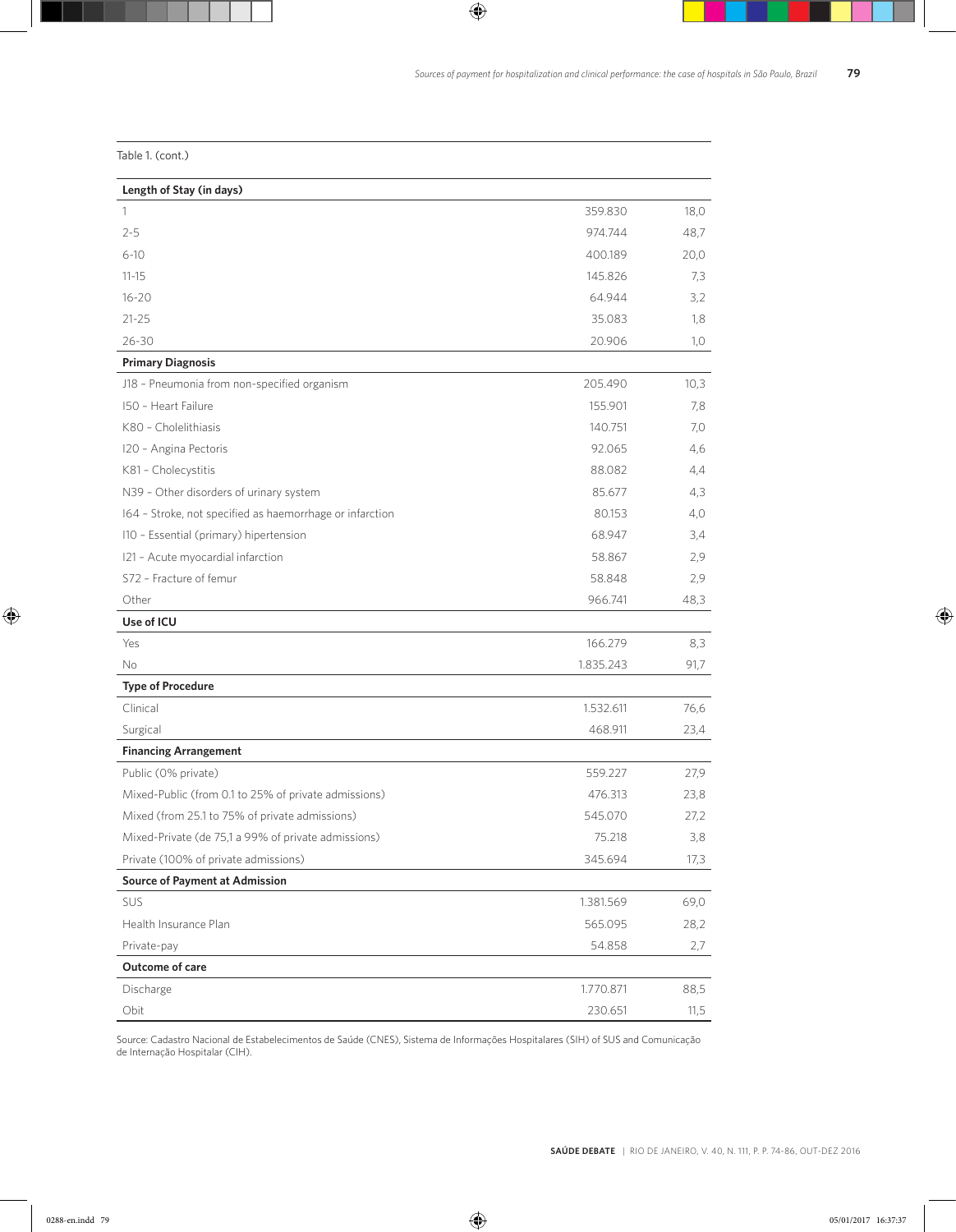The predictive capacity of the final model, the best one among the five models tested, was equal to 0.815 (CI 95%: 0.814-0.816), adding discriminant strength when compared to the base model composed only of variables age and gender, whose C-statistics was 0.651 (CI 95%: 0.650-0.652). *Graph 1*  shows the evolution of C-statistics in function of the entry of each risk variable in the tested models.



Source: Sistema de Informações Hospitalares (SIH) of SUS and Comunicação de Internação Hospitalar (CIH).

The final logistic regression model used for the prediction of expected deaths (available with the authors) indicated greater chance of obit for male patients, in higher age groups, with CI above zero, with another morbidity, and with one day length of stay in hospital (results not presented). It is noteworthy that the chance of obit presented an important variation, according to the primary diagnosis.

The gross hospital mortality rate corresponded to 11.5%, varying between 0.3 and 26.9% in the hospitals included in the study; the standardized mortality rate was 11%, but it varied between 2.7% and 20.0% *(table 2)*. In total, 179 hospitals had worse performance than expected, with HSMR above 100, and 243 had better performance than expected, with HSMR below 100. The HSMR varied between 5.6% and 204%, with the performance in the group of hospitals with public financing arrangement being worse than expected; equal to the expected in mixed-public and mixed hospitals; and better than expected in mixed-private and private hospitals. The results indicate meaningful differences among these groups *(table 2).*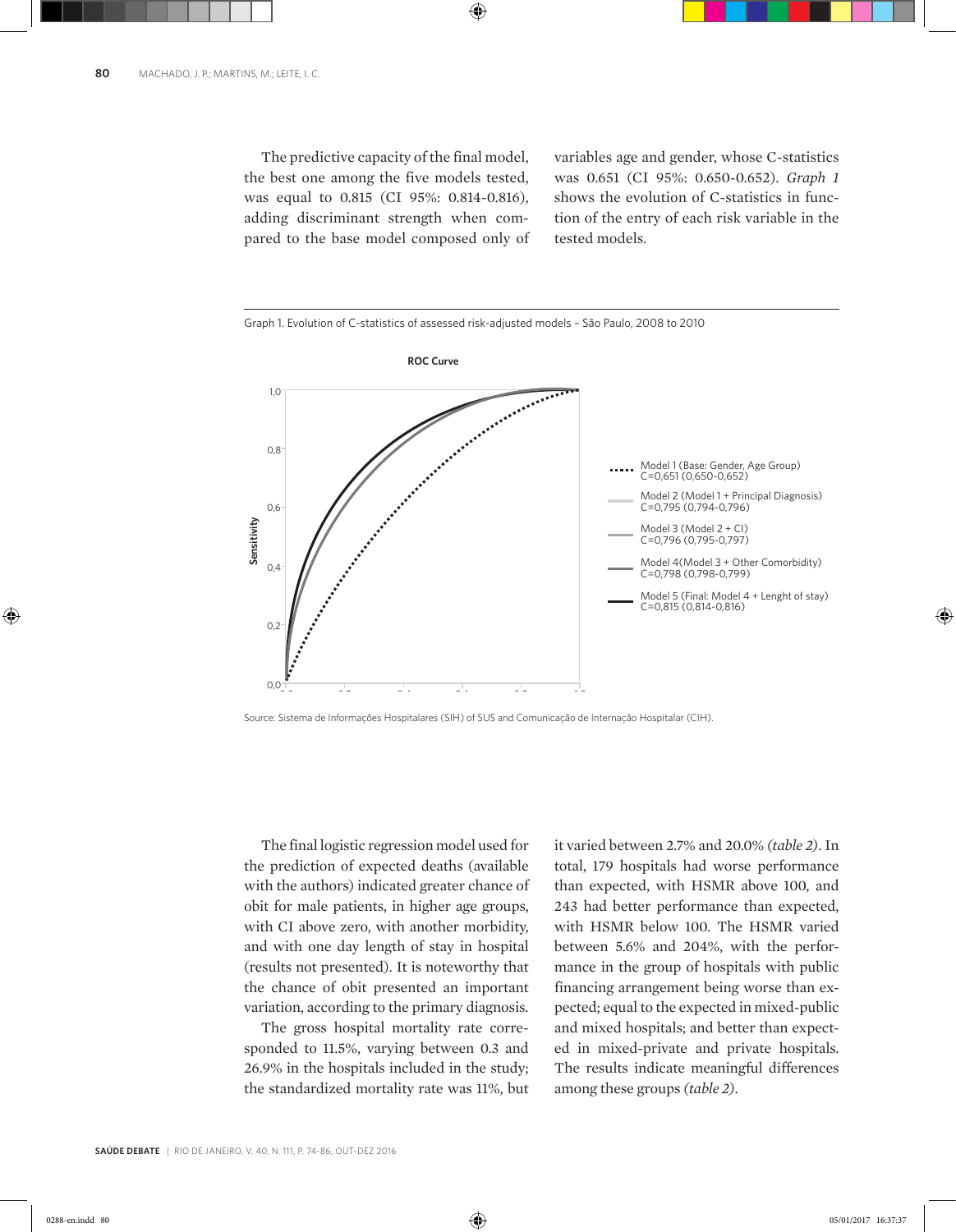|                            |                        | <b>Financing Arrangement</b> |                        |                                                                      |                                                                |                                                                        |                                               |
|----------------------------|------------------------|------------------------------|------------------------|----------------------------------------------------------------------|----------------------------------------------------------------|------------------------------------------------------------------------|-----------------------------------------------|
| <b>Variables</b>           |                        | <b>Total</b>                 | Public<br>(0% private) | <b>Mixed-Public</b><br>(from 0.1 to<br>25% of private<br>admissions) | <b>Mixed</b><br>(from 25.1 to<br>75% of private<br>admissions) | <b>Mixed-Private</b><br>(from 75.1 to<br>99% of private<br>admissions) | Private<br>(100% of<br>private<br>admissions) |
| Hospitals                  | N.                     | 426                          | 108                    | 112                                                                  | 99                                                             | 13                                                                     | 94                                            |
| Admissions                 | N.                     | 2.001.522                    | 559.227                | 476.313                                                              | 545.070                                                        | 75.218                                                                 | 345.694                                       |
|                            | Variation              | $(1.099 - 33.827)$           | $(1.123 - 18.943)$     | $(1.127 - 25.870)$                                                   | $(1.105 - 33.827)$                                             | $(1.350 - 12.704)$                                                     | $(1.099 - 12.228)$                            |
|                            | Mean                   | 4.698                        | 5.178                  | 4.253                                                                | 5.506                                                          | 5.786                                                                  | 3.678                                         |
| Deaths observed            | N.                     | 230.651                      | 90.579                 | 58.873                                                               | 53.788                                                         | 4.591                                                                  | 22.820                                        |
|                            | Variation              | $(3 - 4.405)$                | $(10 - 2.949)$         | $(10 - 4.033)$                                                       | $(3 - 4.405)$                                                  | $(46 - 670)$                                                           | $(24 - 1.002)$                                |
|                            | Mean                   | 541                          | 839                    | 526                                                                  | 543                                                            | 353                                                                    | 243                                           |
| Deaths expected            | N.                     | 230.635                      | 74.335                 | 56.403                                                               | 53.950                                                         | 7.804                                                                  | 38.159                                        |
|                            | Variation              | $(34 - 5.049)$               | $(34 - 3.124)$         | $(75 - 5.049)$                                                       | $(53 - 4.077)$                                                 | $(110 - 1.772)$                                                        | $(68 - 1.645)$                                |
|                            | Mean                   | 541                          | 688                    | 504                                                                  | 545                                                            | 600                                                                    | 406                                           |
| Gross mortality<br>rate    | $\%$                   | 11,5                         | 16,2                   | 12,4                                                                 | 9,9                                                            | 6,1                                                                    | 6,6                                           |
|                            | Variation              | $(0.3 - 26.9)$               | $(0,8 - 26,9)$         | $(0.8 - 22.1)$                                                       | $(0.3 - 17.3)$                                                 | $(2,7 - 11,7)$                                                         | $(1,5 - 17,7)$                                |
| Expected<br>mortality rate | $\%$                   | 11,5                         | 13,3                   | 11,8                                                                 | 9.9                                                            | 10.4                                                                   | 11,0                                          |
|                            | Variation              | $(2,7 - 20,0)$               | $(2.7 - 19.8)$         | $(5.9 - 19.5)$                                                       | $(4,5 - 16,2)$                                                 | $(8,1 - 14,0)$                                                         | $(5,8 - 20,0)$                                |
| HSMR (O/E)                 | $\%$                   | 100,0                        | 121,9                  | 104,4                                                                | 99.7                                                           | 58,8                                                                   | 59,8                                          |
|                            | Variation              | $(5,6 - 204,0)$              | $(29.1 - 204.0)$       | $(9,4 - 162,6)$                                                      | $(5.6 - 156.0)$                                                | $(19.5 - 97.8)$                                                        | $(16, 4 - 134, 7)$                            |
|                            | Standard<br>deviation  | 37,0                         | 33,6                   | 36,3                                                                 | 27,1                                                           | 23,9                                                                   | 24,7                                          |
|                            | Confidence<br>Interval | $(96.5 - 103.5)$             | $(115.5 - 128.2)$      | $(97.6 - 111.1)$                                                     | $(94,4 - 105,0)$                                               | $(45.9 - 71.8)$                                                        | $(54,8 - 64,8)$                               |

Table 2. Classification of hospital performance, according to hospital standardized mortality ratio (HSMR) – São Paulo, 2008 to 2010

Source: Sistema de Informações Hospitalares (SIH) of SUS and Comunicação de Internação Hospitalar (CIH).

*Graph 2* shows HSMR variation according to categories of financing arrangements. The distribution of hospitals presented important heterogeneity, indicating that even in the group of public arrangement hospitals, where the performance was worse than expected, there are hospitals in which the results were better than expected; as well as in the private hospitals, where the performance was better, there are hospitals in which the results were worse than expected.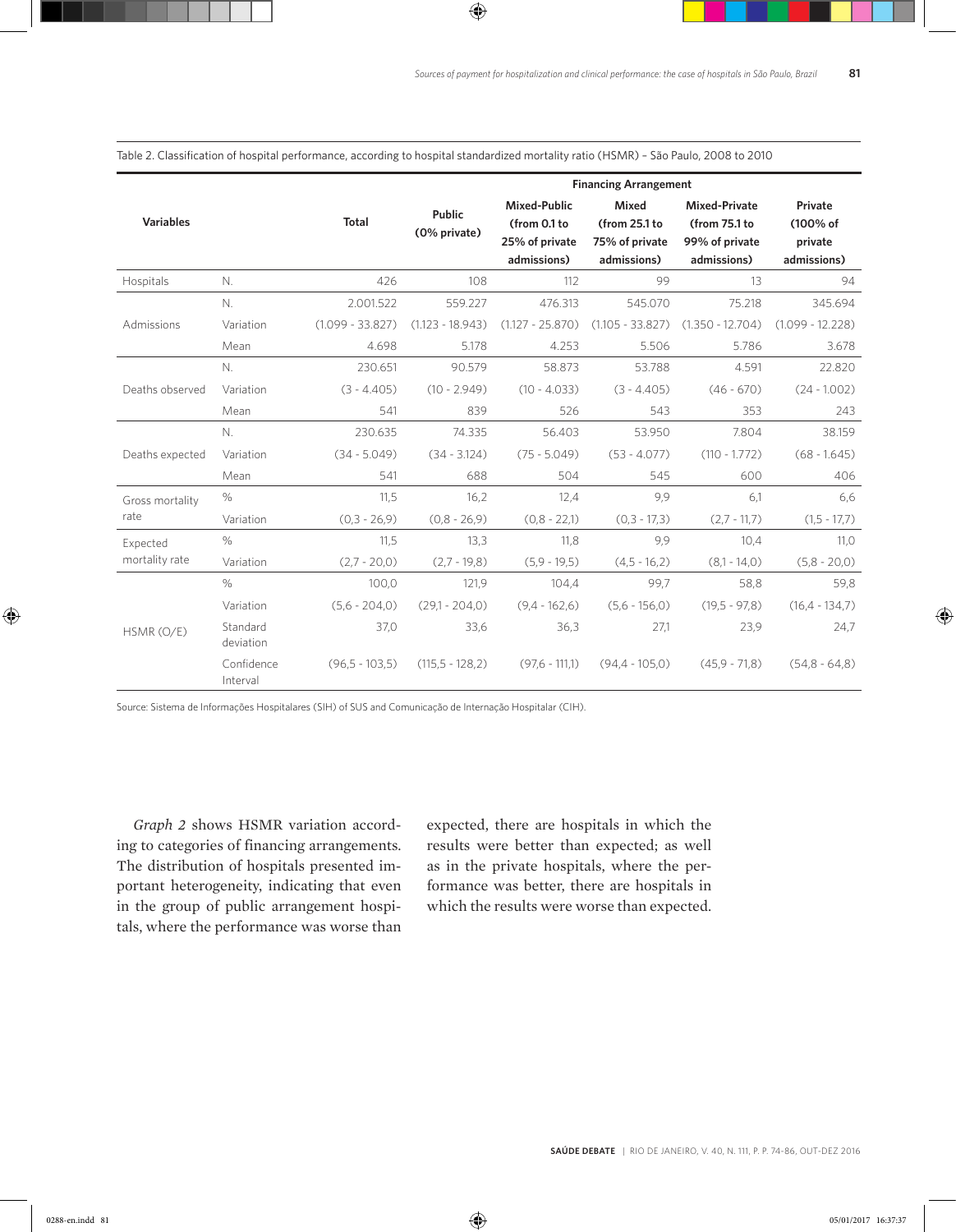

Graph 2. Boxplot of Hospital Standardized Mortality Ratio (HSMR) variation, according to hospitals financing arrangements – São Paulo, 2008-2010

Source: Sistema de Informações Hospitalares (SIH) of SUS and Comunicação de Internação Hospitalar (CIH).

When analyzing the cases by sources of payment at admission, higher HSMR is observed in the SUS cases, in all financing arrangements. However, for the group of hospitals classified as mixed-private or private, the performance was better than expected (HSMR < 100) regardless of the

payment source. In the hospitals of public, mixed-public, or mixed arrangements, HSMR indicates worse performance than expected only for SUS patients, while the other cases were classified as better performance than expected *(graph 3).*

Graph 3. Hospital Standardized Mortality Ratio (HSMR) by admission source of payment, according to hospital financing arrangements – São Paulo, 2008-2010



Source: Sistema de Informações Hospitalares (SIH) of SUS and Comunicação de Internação Hospitalar (CIH) Note: the value SUS in private arrangement hospitals refers to philanthropy; there is no HAR for those hospitals.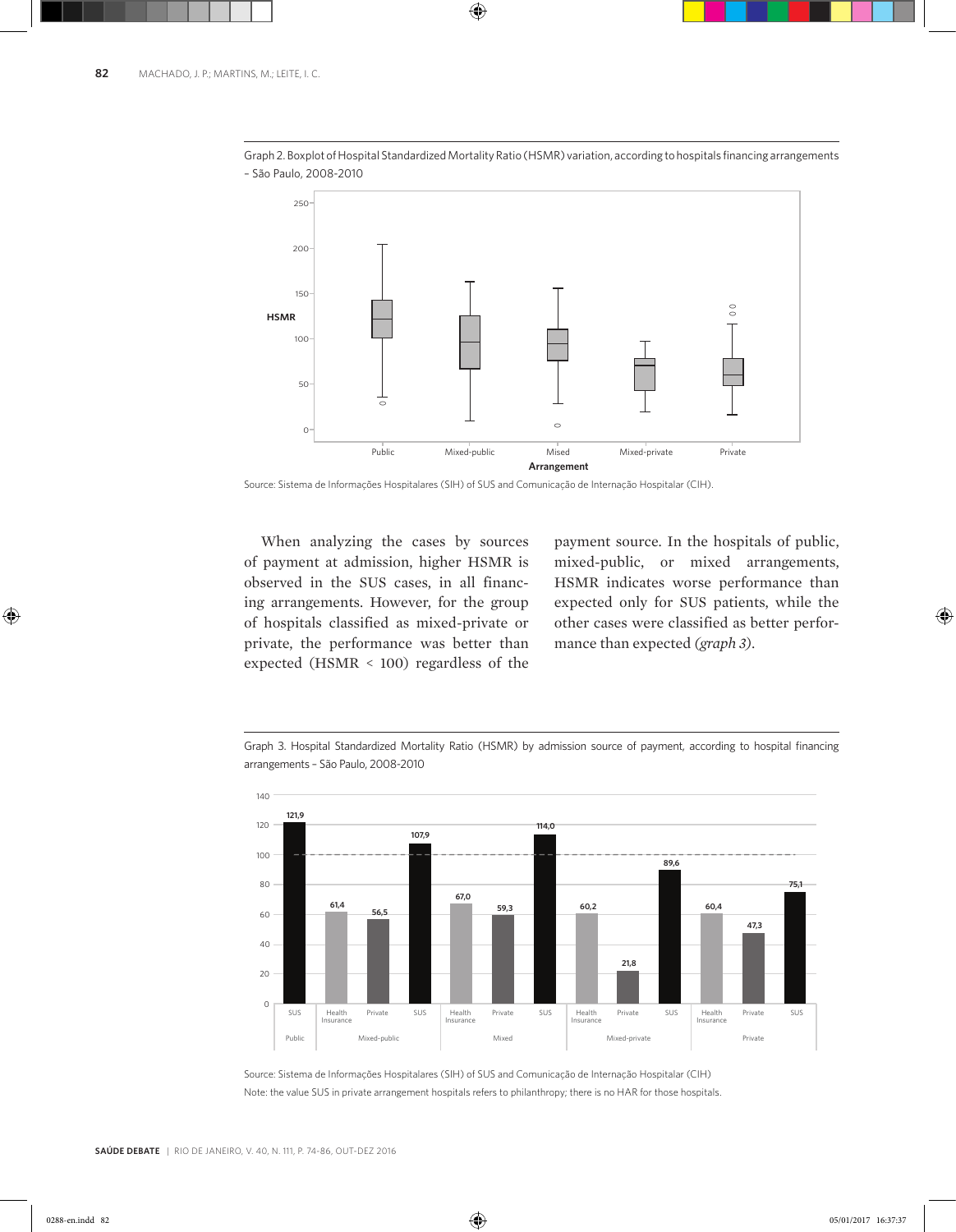### **Discussion**

The results indicated that the methodology proposed by Jarman (JARMAN *et al.,* 1999; JARMAN *et al.*, 2010) is applicable to the Brazilian databases, having as an important benefit the possibility of assessing a higher number of providers considering that differently from the analysis by specific causes, this approach allows for the inclusion of hospitals with varied profiles of cases. The specificity of the Brazilian databases and the need to achieve adaptations in the applied methodology hinder the comparison of the results with those from other countries (JARMAN *et al.*, 2010; CIHI, 2007; IHI, 2003). However, the adaptation of the intrinsic concepts of this methodology to the data available in each place is a common feature of several studies (BURNETT *et al.*, 2013). In this study, the risk model adopted using data registered on the database of the state of São Paulo presented good discriminative capacity  $(C = 0.815)$  (AYLIN; BOTTLE; MAJEED, 2007), a result that is above other studies that analyzed specific conditions in Brazilian administrative data (MARTINS, 2010). If on one hand the good predictive capacity and the inclusion of various providers in the analyses constitute an advantage of the methodology used, on the other hand it should be stressed that it may also be considered less accurate due to the inclusion of cases of varied natures with heterogeneous risk, allowing for questioning on causal and attributable validity (VAN GESTEL *et al.,* 2012; DONABEDIAN, 2002).

In this specific study, it is noteworthy that the delimitation used for the inclusion of hospitals, according to the volume of admissions and deaths observed, was inferior to that adopted by Jarman *et al.* (1999), thus enabling the inclusion of smaller institutions, which are important in the Brazilian hospital network (MACHADO; MARTINS; LEITE, in print). For the same reason, the setting was not restricted to hospitals with emergency services, as originally proposed.

The risk-adjustment made to calculate the

number of expected deaths used variables similar to those included in other studies (CAMPBELL *et al*., 2012; SHARABIANI; AYLIN; BOTTLE, 2012). However, the information on comorbidity and composite indexes are less used in Brazilian studies due to under-registration and incomplete data, jeopardizing the adjustment and limiting the accuracy of results (MARTINS, 2010). In face of this reality, the use of primary diagnosis in the risk-adjusted model refined the measure of severity of the case.

Studies on the analysis of relations between the clinical performance and sources of admission payment with data from other countries, especially the USA, indicate advantageous variations for patients covered by private insurance or private-pay patients, when compared to patients covered by public insurances (WEISSMAN; VOGELI; LEVY, 2013; SPENCER; GASKIN; ROBERTS, 2013). In this study, HSMR differences were highlighted in private and public hospitals, with advantages for the first-mentioned. The categorization in financing arrangements that discriminate mixed hospitals according to the volume of cases with payment by SUS or by insurance plans or private-pay indicated greater similarity between mixed-private and private than between mixed-public and public. The analysis of HSMR according to the source of payment indicates better results for patients with private payment (plans or private-pay) in all financing arrangements; this may indicate that the performance is dependent on the main source of payment, regardless of the hospital financing arrangement. This result is worrisome because it may indicate the occurrence of differences in clinical practices related to the source of payment at admission (SPENCER; GASKIN; ROBERTS, 2013), though inside the same hospitals, where the same facilities are available. Another possibility would be the heterogeneity in the degree of severity at admission presented by patients of SUS and of insurance plans or private-pay, a factor of difficult measure with the variables available at Brazilian databases and the design of this study.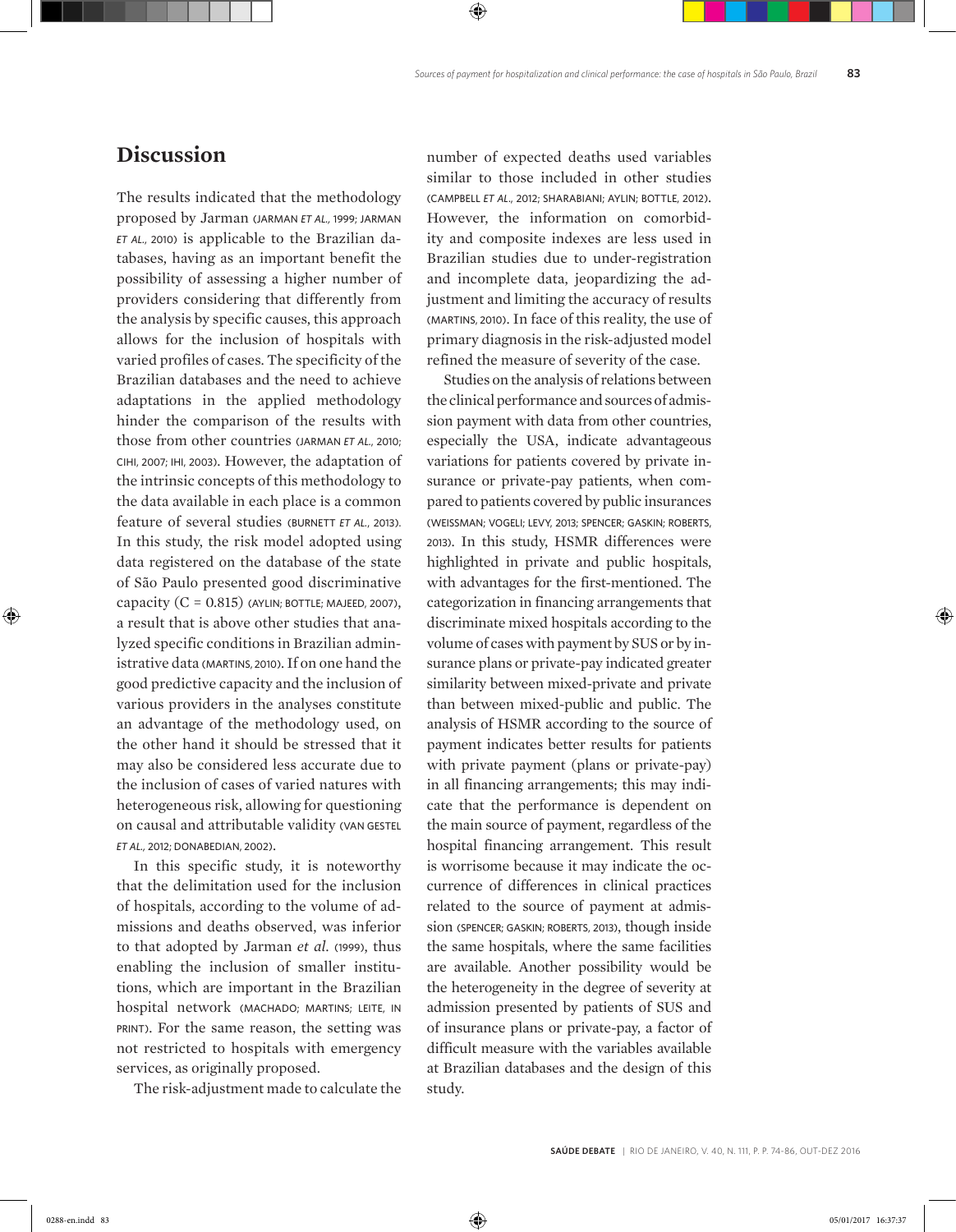The limits of this study are mainly due to the low quality and completeness of data used for the analyses, the limited approach of the gravity of cases, and the use of global mortality as clinical performance measure. These questions are intertwined, limiting the analysis of results, since the validity of hospital mortality is associated with the risk-adjustment adequacy and this depends on the quality and comprehensiveness of data composing the patient's severity and may help in the identification of the prognosis. Precisely due to problems in the quality and sufficiency of data on hospital production this study has been circumscribed to the state of São Paulo.

When considering the changes in the demographic and epidemiologic profile resulting from population aging and the subsequent increase of patients with prevalence of multiple chronicle morbidities, it is of utmost importance to broaden those data. In this sense, in December 2015 new data fields were opened for multiple comorbidities in the Hospital Data System (Sistema de Informações Hospitalares – SIH) of SUS. However, it does not seem like actions have been taken to stimulate it being informed. Furthermore, the Hospital and Outpatient Data Register (Comunicação de Informação Hospitalar e Ambulatorial – CIHA) system used to report private admissions needs qualification in order to broaden its completeness and reliability.

## **Conclusion**

The comparison between the analyzed hospitals highlights the strong HSMR variations, with disadvantages for public and mixed-public hospitals, as well as for patients whose source of payment at admission is SUS, regardless of the hospital financing arrangement. The discrepancies observed according to sources of payment at admission in hospitals in the five types of financing arrangements illustrate the risk of aggravation of social inequities; they also show the mix public-private overlapping the Brazilian hospital network. In this sense, the performance assessment achieved in this study drawing on the HSMR methodology has shown its viability to subsidize strategies for quality and management improvement of the Brazilian health system. However, analyses of organizational factors involved in clinical practice differences must be added, and in-depth knowledge should be achieved regarding the degree of severity of patients at admission; both aspects have not been captured in face of the variables available at Brazilian databases. Though there is space for refinement of the methodology and despite the limitations hereby discussed, the application of this methodology for the assessment of hospital clinical performance may contribute to the monitoring of the country's installed network, thus constituting a fundamental instrument for the support and guidance of public policies and regulations in Brazil.

### **Collaborators**

Juliana Pires Machado and Mônica Martins performed the development of the study and wrote the article; Iuri da Costa Leite participated in the data analysis and the critical review of the document.

### **Acknowledgements**

We would like to thank the National Regulatory Agency for Private Health Insurance and Plans (ANS) and the National Council for Scientific and Technological Development (CNPq).  $\blacksquare$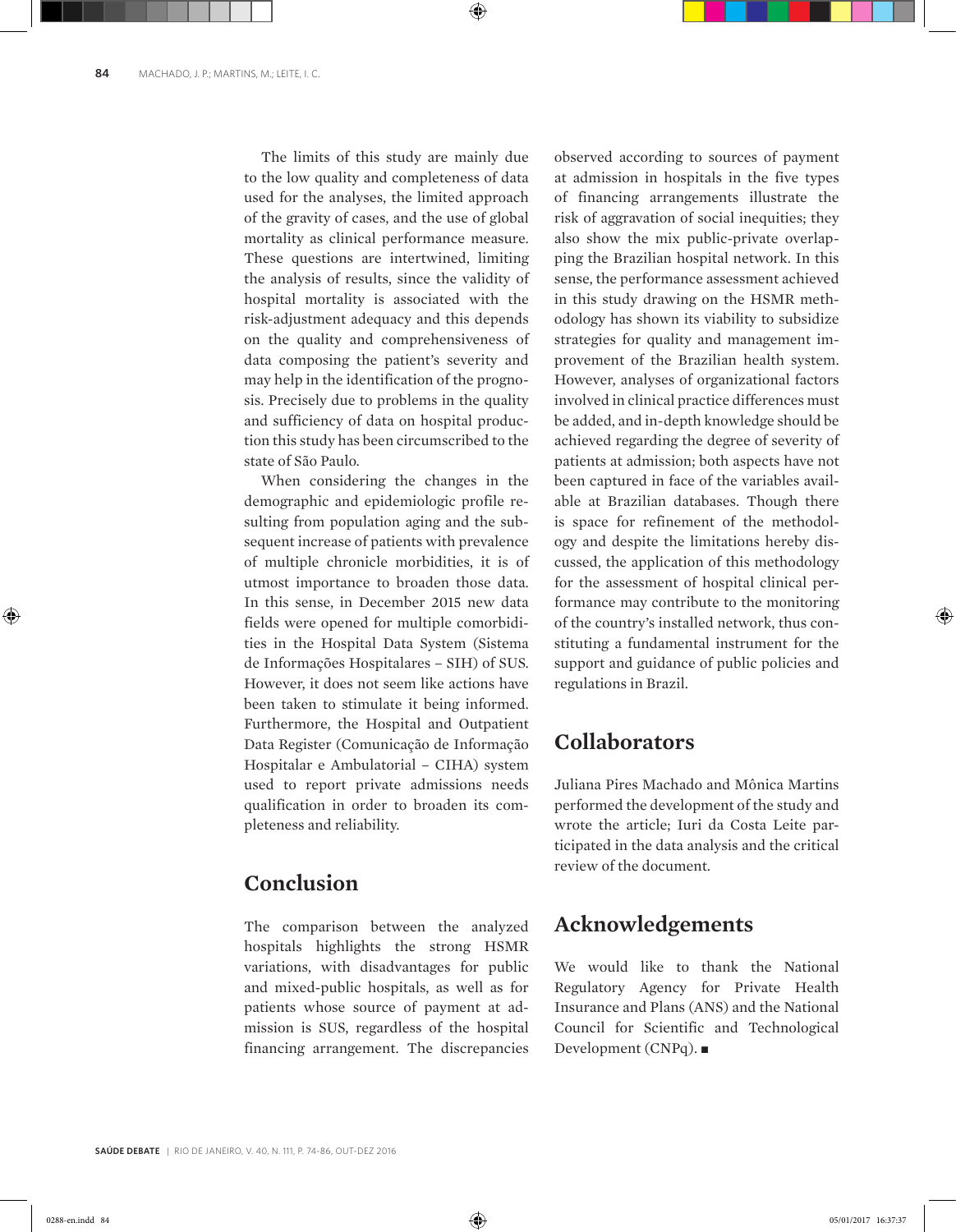#### **References**

AYLIN, P.; BOTTLE, A.; MAJEED, A. Use of administrative data or clinical databases as predictors of risk of death in hospital: comparison of models. *BMJ*, Londres, v. 19, p. 334-1044, 2007.

BRAND, C. *et al*. *Hospital Mortality Indicator (HMI) Review (2013).* Melbourne: The Australian Commission on Safety and Quality in Health Care, 2013.

BRAND, C. A. *et al*. A review of hospital characteristics associated with improved performance. *Int. J Qual. Health Care*, Oxford, v. 24, n. 5, p. 483-494, 2012.

BURNETT, S. *et al.* Prospects for comparing European hospitals in terms of quality and safety: lessons from a comparative study in five countries. *Int. J Qual. Health Care,* Oxford, n. 1, p. 1-7, 2013.

CAMPBELL, M. J. *et al*. Developing a summary hospital mortality index: retrospective analysis in English hospitals over five years. *BMJ*, Londres, v. 344, n. e1001, 2012.

#### CANADIAN INSTITUTE FOR HEALTH

INFORMATION (CIHI). *HSMR*: a new approach for measuring hospital mortality trends in Canada. Ottawa: CIHI, 2007.

CHASSIN, M. R. *et al.* Accountability measures: using measurement to promote quality improvement. *N Engl. J Med.*, Londres, v. 363, n. 7, p. 683-688, 2010.

DEVEREAUX, P. J. *et al*. A systematic review and metanalysis of studies comparing mortality rates of private for-profit and private not-for-profit hospitals. *Can. Med. Assoc. J,* Ottawa, v. 166, n. 11, p. 1399-1406, 2002.

DONABEDIAN, A. *An introduction to quality assurance in health care.* Oxford: Oxford University Press, 2002.

FUNG, V. *et al.* Meaningful variation in performance: a systematic review. *Med. Care,* Filadélfia, v. 48, n. 2, p. 140-148, 2010.

INSTITUTE FOR HEALTHCARE IMPROVEMENT (IHI). *Move your dot:* measuring, evaluating, and reducing hospital mortality rates (Part 1). Cambridge: IHI, 2003.

JARMAN, B. *et al*. Explaining differences in English hospital death rates using routinely collected data. *BMJ,* Londres, v. 318, p. 1515-1520, 1999.

JARMAN, B. *et al.* The hospital standardized mortality ratio: a powerful tool for Dutch hospitals to assess their quality of care? *Qual. Saf. Health Care*, Londres, v. 19, p. 9-13, 2010.

LA FORGIA, G. M.; COUTTOLENC, B. F. *Desempenho hospitalar no Brasil*: em busca da excelência. São Paulo: Singular, 2009.

LUFT, H. S. *Hospital volume, physician volume, and patient outcomes:* assessing the evidence. Ann Arbor: Health Administration Press, 1990.

MACHADO, J. P.; MARTINS, M. S.; LEITE, I. C. Qualidade das bases de dados hospitalares no Brasil: alguns elementos. *Rev. Bras. Epid.*, São Paulo, (no prelo).

MARTINS, M. Uso de medidas de comorbidades para predição de risco de óbito em pacientes brasileiros hospitalizados. *Rev. Saúde Pública*, São Paulo, v. 44, n. 3, p. 448-456, 2010.

MEDICI, A. C. Sistemas de financiamento e gestão hospitalar: uma aplicação ao caso brasileiro. In: VECINA NETO, G.; MALIK, A. M. *Gestão em saúde.*  Rio de Janeiro: Guanabara Koogan, 2011. p. 50-73.

MULLEY, A. G. Inconvenient truths about supplier induced demand and unwarranted variation in medical practice. *BMJ*, Londres, v. 339, n. b4073, 2009.

QUAN, H. *et al.* Coding algorithms for defining comorbidities in ICD-9-CM and ICD-10 administrative data. *Med. Care,* Filadélfia, v. 43, n. 11, p. 1130-9, 2005.